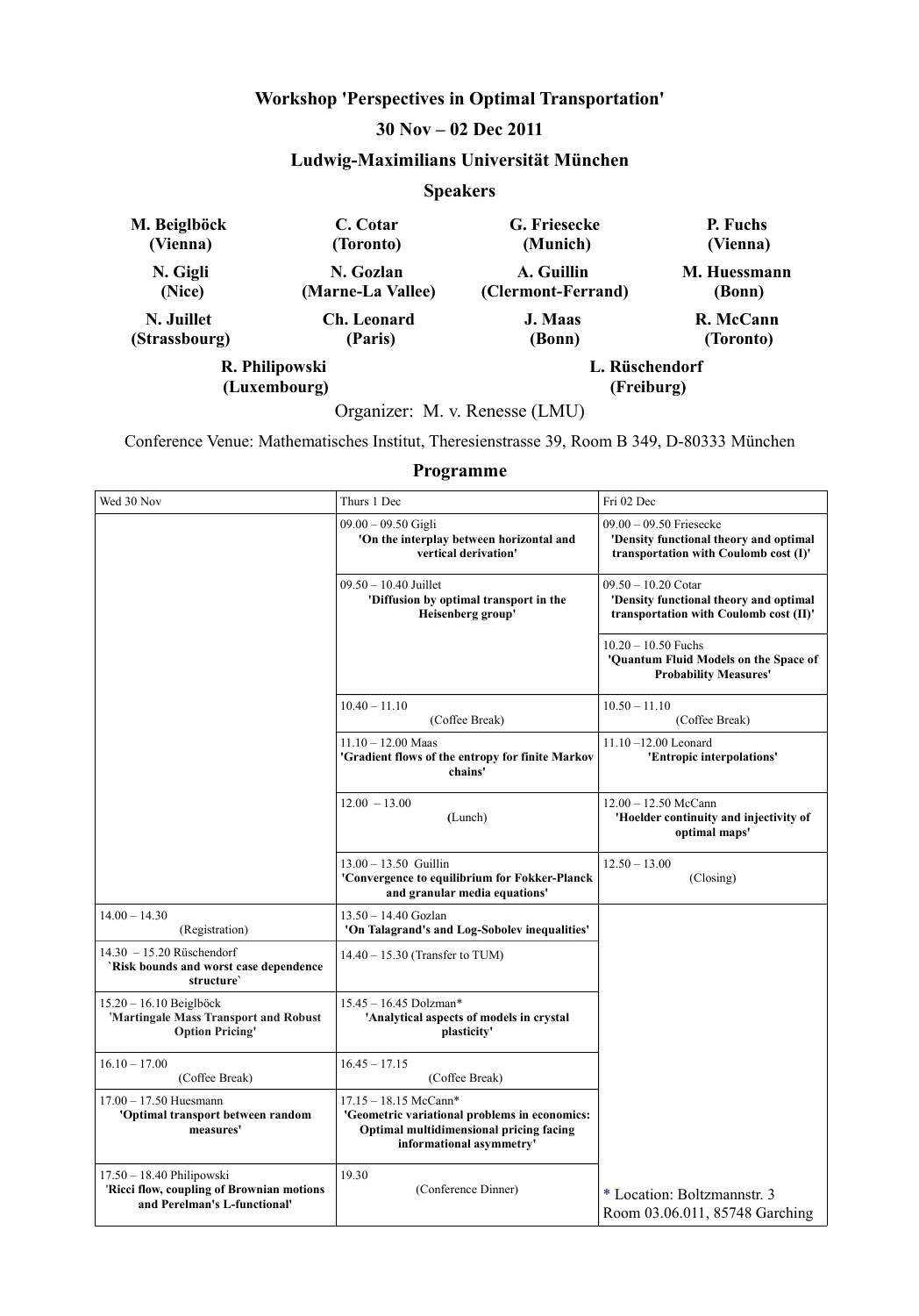# **Talk Titles and Abstracts**

### **Mathias Beiglböck (Univ. Vienna)**

# **Martingale Mass Transport and Robust Option Pricing**

Abstract: Robust pricing of an exotic option  $\Phi$  written on a financial asset can be viewed as the task of estimating  $\E \ Q \Phi$ ; where  $\O$  as through a set of martingale measures satisfying marginal constraints. It is fruitful to relate this to the theory mass transportation. E.g. the abstract duality theorem from optimal transport translates almost directly to new robust superheging results for stock price processes in discrete time. Joint work with F. Penkner and H. Labordaire, resp. N. Julliet.

### **Codina Cotar (Fields Inst. Toronto)**

### **'Density functional theory and optimal transportation with Coulomb cost (II)'**

Abstract: In this talk I explain a promising and previously unnoticed link between electronic structure of molecules and optimal tansportation, and first results. The `exact' mathematical model for electronic structure, the many-electron Schroedinger equation, becomes computationally unfeasible for more than a dozen or so electrons. For larger systems, the standard model underlying a huge literature in computational physics/chemistry/materials science is density functional theory (DFT). In DFT, one only computes the single-particle density instead of the full many-particle wave function. In order to obtain a closed equation, one needs a closure assumption which expresses the pair density in terms of the single-particle density \$\rho\$. We show that in the semiclassical limit, there holds an exact closure relation, namely the pair density is the solution to an optimal transport problem with Coulomb cost. We prove that this problem has a unique solution given by an optimal map; moreover we derive an explicit formula for the optimal map in the case when  $\frac{\pi}{3}$  is radially symmetric (note: atomic ground state densities are radially symmetric for many atoms such as He, Li, N, Ne, Na, Mg, Cu).

In my talk I focus on how to deal with its main mathematical novelties (cost decreases with distance; cost has a singularity on the diagonal). For the derivation of the Coulombic OT problem from the many-electron Schroedinger equation, see the talk by Gero Friesecke. Joint work with Gero Friesecke (TU Munich) and Claudia Klueppelberg (TU Munich)

### **Gero Friesecke (Techn. Univ. Munich)**

'Density functional theory and optimal transportation with Coulomb cost (I)'

In this talk I explain a promising and previously unnoticed link between electronic structure of molecules and optimal tansportation, and first results. The `exact' mathematical model for electronic structure, the many-electron Schroedinger equation, becomes computationally unfeasible for more than a dozen or so electrons. For larger systems, the standard model underlying a huge literature in computational physics/chemistry/materials science is density functional theory (DFT). In DFT, one only computes the single-particle density instead of the full many-particle wave function. In order to obtain a closed equation, one needs a closure assumption which expresses the pair density in terms of the single-particle density \$\rho\$. We show that in the semiclassical limit, there holds an exact closure relation, namely the pair density is the solution to an optimal transport problem with Coulomb cost. We prove that this problem has a unique solution given by an optimal map;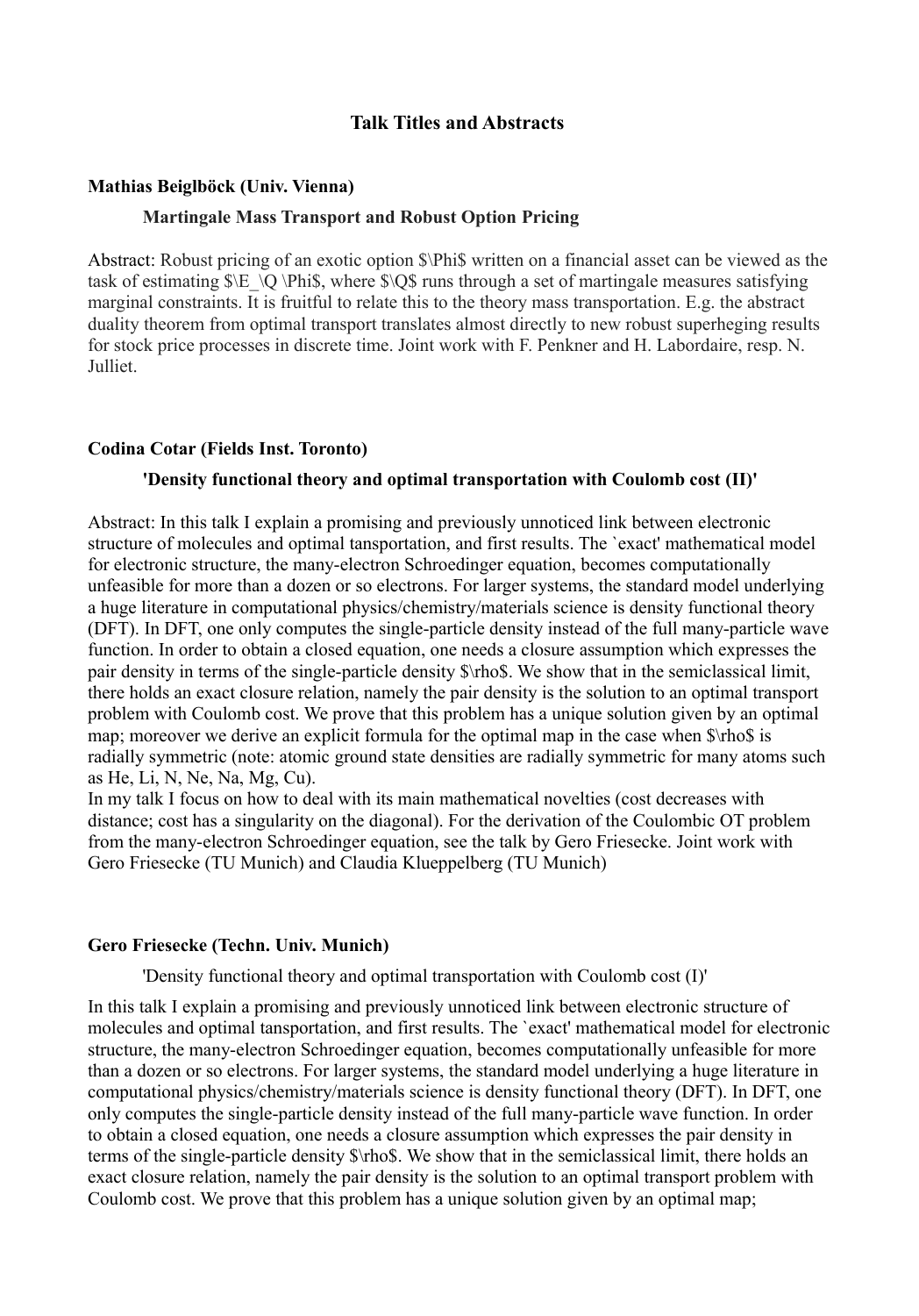moreover we derive an explicit formula for the optimal map in the case when  $\rho \$  is radially symmetric (note: atomic ground state densities are radially symmetric for many atoms such as He, Li, N, Ne, Na, Mg, Cu). In my talk I focus on the derivation of the Coulombic OT problem from the many-electron Schroedinger equation. For how to deal with its main mathematical novelties (cost decreases with distance; cost has a singularity on the diagonal) see the talk by Codina Cotar. Joint work with Codina Cotar (Toronto) and Claudia Klueppelberg (TU Munich)

### **Philipp Fuchs (Techn. Univ. Vienna)**

### 'Quantum Fluid Models on the Space of Probability Measures'

Abstract: Inspired by ideas of Felix Otto it was shown that a whole class of PDE can be expressed as gradient flows on the space of measures w.r.t. The Wasserstein metric. Moreover, as shown by Lott this space can, at least formally, be seen as a Riemannian manifold. This motivated the question what kind of mechanics could be done on P(M). Clearly, as we can only observe the evolution of densities (measures resp.), a full (fluid) mechanical model would not be reflected in this approach. However, there are so called quantum fluid models (where one is more interested in the evolution of the density) and we will show, that the PDE describing these models can be deduced to be the Euler-Lagrange-equations for some Lagrangian on Wasserstein space. This further leads to a nice connection to the Noether theorems

# **Nicola Gigli (Univ. Nice)**

### **'On the interplay between horizontal and vertical derivation'**

Abstract. I will talk about some recent developments on the interplay between the  $L^2$  and W  $2$ geometries. Results include the possibility of studying the continuity equation in a genuine metric framework, and the identification of the heat flow as gradient flow in spaces with Ricci curvature bounded from below.

# **Nathael Gozlan (Univ. Marne-La Vallee)**

# **'On Talagrand's and Log-Sobolev inequalities.'**

Abstract: This talk is devoted to recent improvements of Otto-Villani theorem. The main result we will present states that Talagrand's inequality on a metric space  $\mathcal{S}(X,d)\mathcal{S}$  is equivalent to the Log-Sobolev inequality restricted to the class of log-\$d^2\$-convex functions. (Joint work with C. Roberto and P-M Samson)

# **Arnad Guillin (Univ. Clermont-Ferrand)**

# **'Convergence to equilibrium for Fokker-Planck and granular media equations'**

Abstract: We consider uniform convergence to equilibrium in Wasserstein distance for Fokker-Planck equations and nonlinear granular media equations. In particular, our results cover the long standing problem of non convex potentials. (with F. Bolley (Dauphine), I. Gentil (ICJ))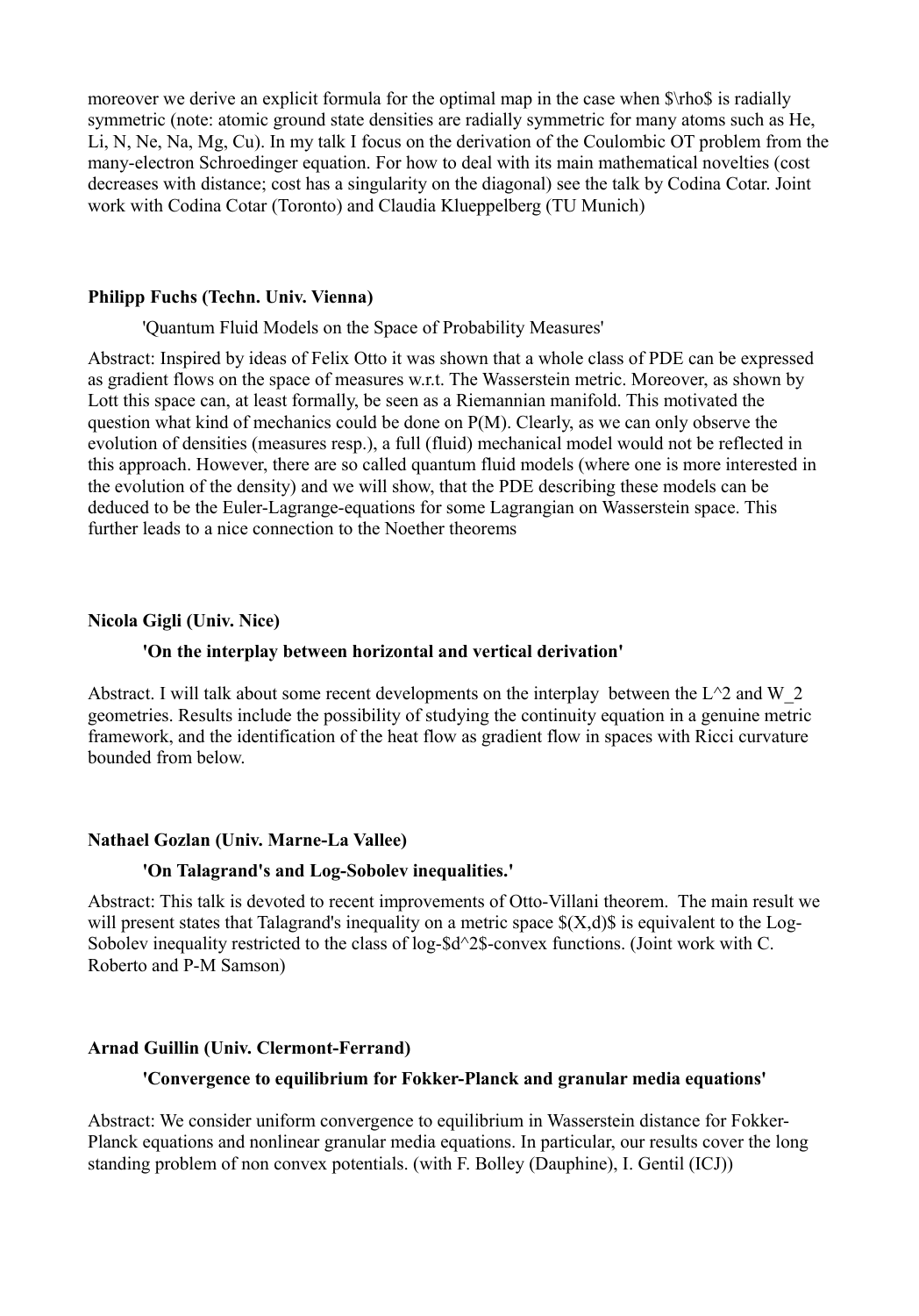# **Martin Huesmann (Univ. Bonn)**

# **'Optimal transport between random measures'**

Abstract: We study couplings  $\alpha^{\text{bullet}}$  bullet between two jointly invariant random measures  $\lambda^{\bullet}$  s\lambda^\bullet\$ and  $\mu^{\bullet}$  on  $\R^d$ \$, i.e. measure valued random variables \$\omega\mapsto q^\omega\$ and \$q^\omega\$ is a coupling between \$\lambda^\omega\$ and  $\mu^\o$  megas. We look for minimizers of the mean transportation cost  $\mathcal{S}\mathcal{C}(q^\iota)$  bullet) = \sup  ${B\subset \R^d} \frac{Leb(B)}{\mathbb{E}\int {\R^d\times B} c(x,y)q^\omega\omega(dx,dy).$ If the mean transportation cost is finite and \$\lambda^\omega \ll Leb\$ then we prove the existence of a unique invariant coupling minimizing the mean transportation cost. If \$\lambda\equiv Leb\$,  $\sum_{s}$  is a Poisson process and  $c(x,y)=|x-y|^2$  the optimal coupling induces a random tiling of \$\R^d\$ into convex polytopes of volume 1.

# **Nicolas Juillet (Univ. Strassbourg) 'Diffusion by optimal transport in the Heisenberg group'**

Abstract: In this talk, we will present the subRiemannian Heisenberg group \$H\$ and its hypoelliptic diffusion, the ``heat diffusion'' of \$H\$. We will show that in the Wasserstein space \$P\_2(H)\$, it is a curve driven by the gradient flow of the Boltzmann entropy \$Ent\$. Conversely any gradient flow curve of \$Ent\$ satisfy the hypoelliptic heat equation (without any additional assumption).

# **Christian Leonard (Univ. Paris Ouest)**

# **'Entropic interpolations'**

Abstract: McCann's displacement interpolations between probability measures solve a quadratic optimal transport problem. Similarly, we can consider interpolations which minimize some entropy functional. This statistical physics problem was addressed by Schrödinger in 1931, motivated by an analogy with quantum mechanics. We compare some aspects of these parallel notions of interpolation. For instance, both lead to the same Sturm-von Renesse criterion for lower bounded Ricci curvature on a Riemannian manifold.

# **Jan Maas (Univ. Bonn)**

# **'Gradient flows of the entropy for finite Markov chains'**

Absract: Since the work of Jordan, Kinderlehrer, and Otto in the 1990s it is known that the heat flow in  $R^{\wedge}$  is the gradient flow of the entropy in the Wasserstein space of probability measures. In this talk, I will present a discrete counterpart to this result: given a reversible Markov kernel on a finite set, there exists a Riemannian metric on the space of probability measures, such that the corresponding Markov chain evolves as the gradient flow of the entropy. This can be used to define a notion of Ricci curvature of discrete spaces in the spirit of Lott, Sturm, and Villani. The Ricci curvature of the n-dimensional discrete hypercube turns out to be 2/n. This is joint work with Matthias Erbar (Bonn)